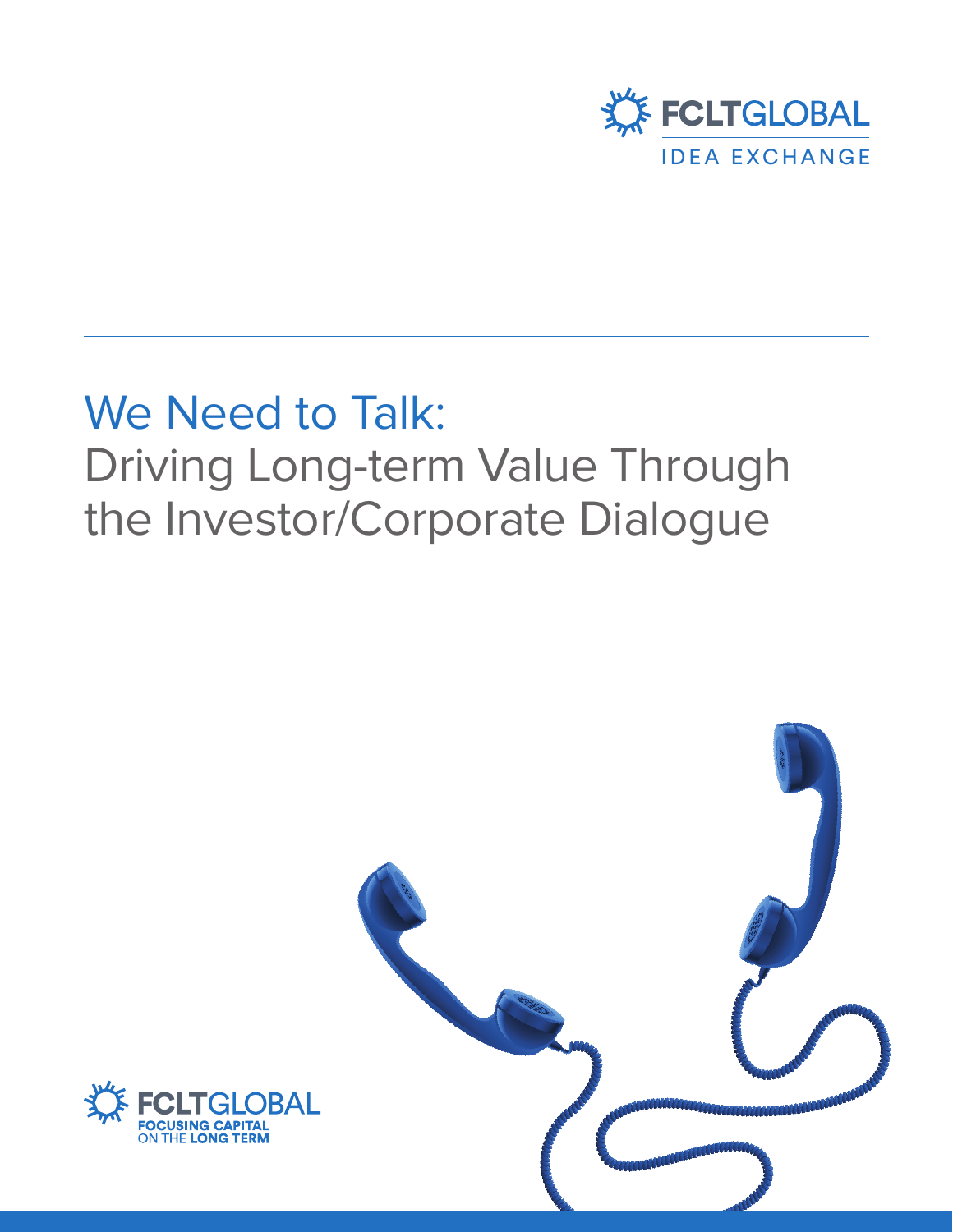

FCLTGlobal is dedicated to rebalancing investment and business decision-making towards the long-term objectives of funding economic growth and creating future savings.

FCLTGlobal is a not-for-profit organization that works to encourage a longer-term focus in business and investment decision-making by developing practical tools and approaches to support long-term behaviors across the investment value chain. We take an active approach to achieving our goals by:

- Conducting research and developing practical ideas based on solid evidence
- Engaging the world's top asset owners, asset managers, and corporations to problem-solve and test capital allocation approaches that create long-term value
- Developing educational resources and actionable approaches that are available and applicable globally
- Generating measurable change in capital markets behavior among savers, investors, corporations and other stakeholders

Focusing Capital on the Long Term began in 2013 as an initiative of the Canada Pension Plan Investment Board and McKinsey & Company, which together with BlackRock, The Dow Chemical Company, and Tata Sons founded FCLTGlobal in July 2016. In addition to our Founders, our Member organizations from across the investment value chain, including asset owners, asset managers and corporations, are committed to accomplish long-term tangible actions to lengthen the timeframe of capital allocation decisions.





**May 2018**

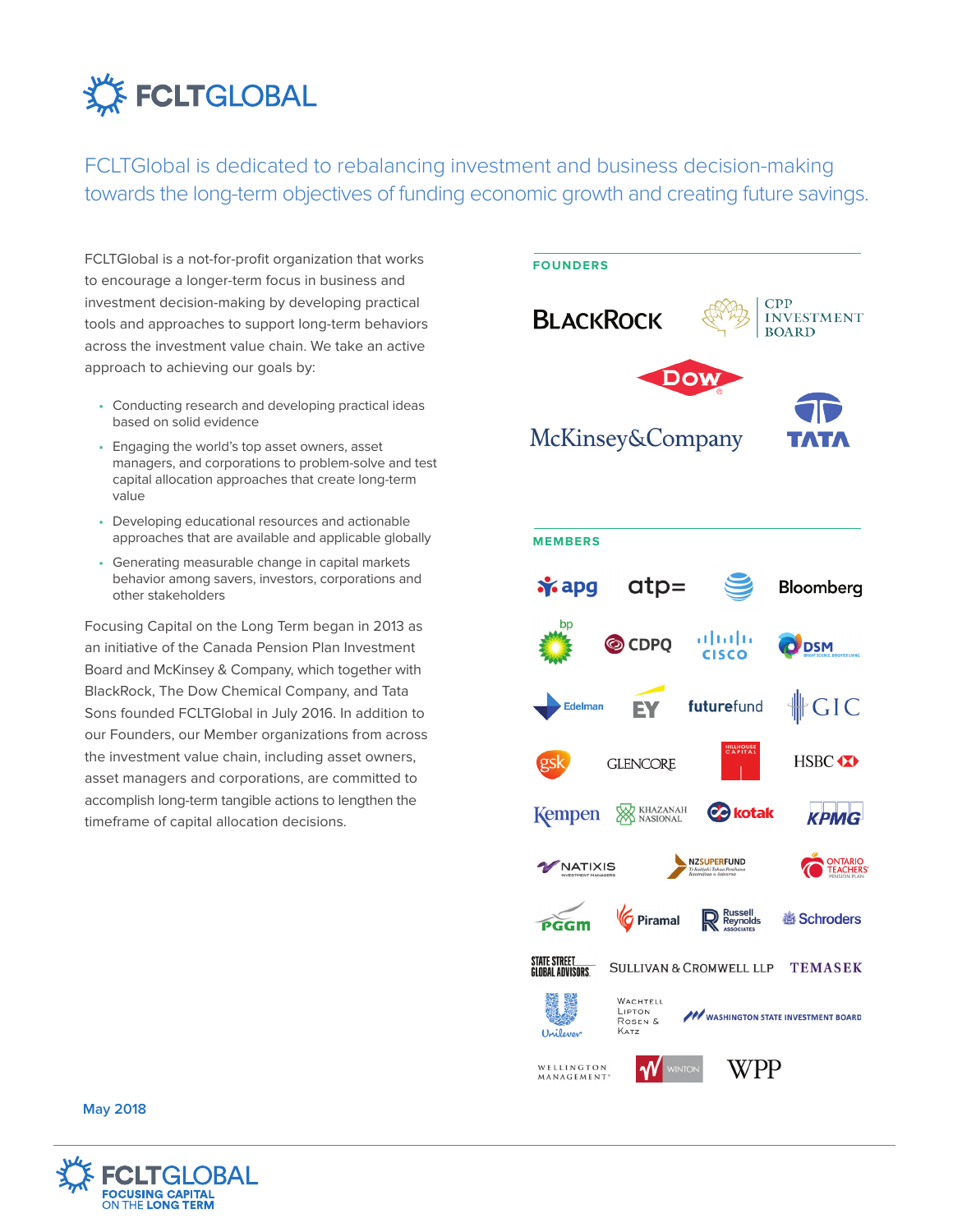### We Need to Talk: Driving Long-term Value Through the Investor/Corporate Dialogue

Corporate CEOs and their long-term shareholders benefit from a frank exchange of views about long-term strategy. But, such strategic engagement can be challenging to establish in most publicly traded markets. Corporate boards and management teams often hear the perspective of the "noisy" short-term players—whether shareholders or non-shareholders—in the investment community. On the other hand, long-term investors are typically quiet publicly, and many do not share their perspectives with the company privately either, creating an imbalance of pressure to focus on the short-term, even at the expense of long-term value creation. Corporate leaders and long-term investors participating in Focusing Capital on the Long Term working sessions have pushed the thinking on this issue to create this menu of tools for corporations seeking to better "hear" their long-term investors and for long-term shareholders seeking to be "heard."

In our discussions about focusing capital on the long term, a commonly heard complaint from corporate CEOs is that they don't hear from their long-term shareholders about strategic issues related to long-term value creation; these investors tend to be quiet. In contrast, corporate CEOs—and their boards—hear a great deal from shortterm investors or those representing them. Companies hear about hitting or missing consensus earnings targets, read what the sell-side analysts write in their reports, and fear or experience the impact of attention from activists who my have short-term interests.

Corporations, asset owners, and asset managers participating in FCLTGlobal working groups and summits highlight the importance of deep, ongoing dialogue about the drivers of long-term value creation: business strategy, capital allocation, management development, and risk management. By ensuring both that shareholders understand these drivers and that corporations understand their long-term shareholders' views and preferences, this strategic dialogue can create a common foundation that may be able to withstand short-term, more vocal influences.

A great deal has been written about the benefits of such strategic dialogue, including Straight Talk for the Long Term from Focusing Capital on the Long Term. (Please see Further Reading). Implementing such dialogue is challenging, given the dispersed ownership of companies by a wide varety of asset owners and asset managers globally. In the spirit of providing a menu of ideas for asset owners, asset managers, and corporations who seek to create value over the long-term, the following toolkit provides them with practical suggestions to incorporate into their engagement practices.

### **PRACTICAL CONSIDERATIONS FOR ASSET OWNERS AND ASSET MANAGERS**

Many investors see their role as collecting information on companies, analyzing that information, and ultimately deciding to buy or sell a security in a portfolio. This is the one-way street of traditional investor communications: the company makes its case, and the investor makes an investment decision. Without any feedback to the company, the management team may not know why, or even if, a buy/sell decision was made.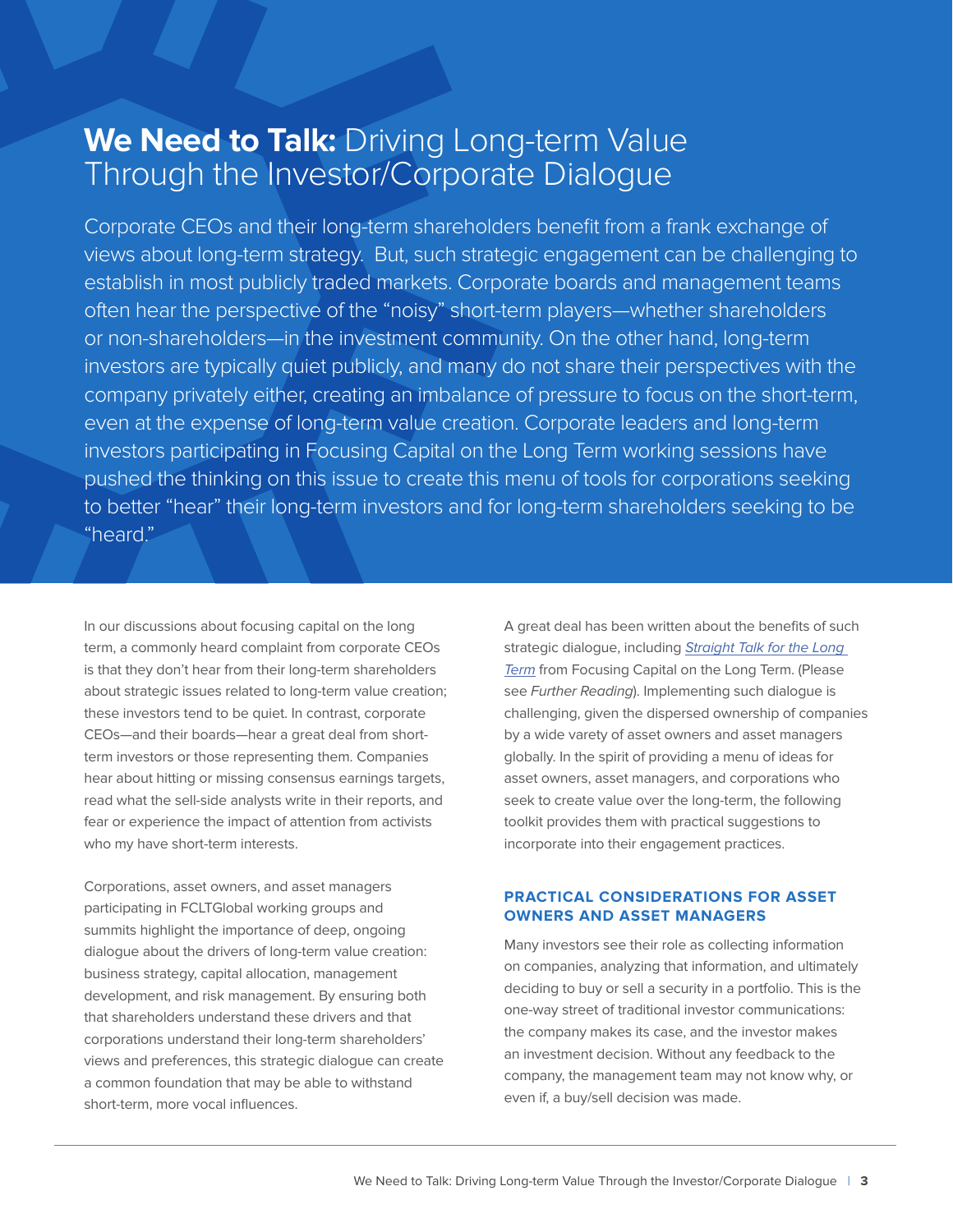Engaged investors, on the other hand, actively share their views with the company. It is only natural that the company will listen to and consider these engaged investors' views even if they are short-term in nature. And, in the absence of any alternative views, these short-term shareholders may be seen as speaking for the entire investment community, even if they have different views, timeframes, or incentives from the quiet shareholders. Thus, long-term investors who do not engage with the companies they own risk letting the noisy investors set the agenda—which may not be in the long-term investors' best interest.

So how does a long-term investor engage with companies to ensure that their interests are considered? They can:

- Clarify conditions for strategic engagement rather than trying to engage similarly with all portfolio holdings
- Decide who will engage with which companies
- Select tactics for strategic engagement
- Consider broader changes within the investing ecosystem

#### SEE TOOLS ON PAGE 9-10

### **CLARIFY CONDITIONS FOR STRATEGIC ENGAGEMENT**

It's daunting for investors to consider engaging with all their holdings, but they need to start somewhere. It's likely impracticable and inefficient for an asset owner to engage with the range of companies it owns in a uniform way, so segmenting and prioritizing strategic engagement efforts are critical. Asset owners may wish to prioritize their largest positions, the companies with upcoming or challenging issues, the highest and lowest performing companies, or simply those in the asset owner's home country or region. Some funds have decided to engage only on issues of specific importance to them and engage broadly across companies but narrowly on a particular issue; others engage deeply with a few companies on the major strategic issues relevant to that asset owner instead. Focusing on where

the most impact is possible can prevent efforts from being spread too thin.

### **DECIDE WHO WILL ENGAGE WITH WHICH COMPANIES**

Asset owners must determine the best party to represent their interests in each situation. Should the asset owner engage with its internal staff or through external parties such as asset managers, stewardship advisors, or proxy advisors? Some firms prefer to devote the resources to engage with internal staff, while others prefer to leverage an external party to engage on their behalf and shield themselves from political considerations around engagement. Proxy advisors provide the benefit of consistent engagement, but the breadth of their efforts can dilute their ability to drive long-term intrinsic value. If asset owners expect their managers to engage, clarifying these expectations for engagement and monitoring progress are critical.

Some funds have created informal cooperatives, whereby one fund engages with companies in its own country and shares its thoughts and analysis with another fund that reciprocates in a different country.

### **STRATEGIC ENGAGEMENT** Long-term value, rather than values

FCLTGlobal defines strategic engagement as interaction between shareholders and corporations about the issues that are most critical to generating long-term intrinsic value that will accrue to shareholders over time. These strategic issues may relate to key elements of the business strategy, competing demands for capital allocation, the hiring/ firing/compensation of the management team, or risk management as the company strives to generate value in an uncertain future.

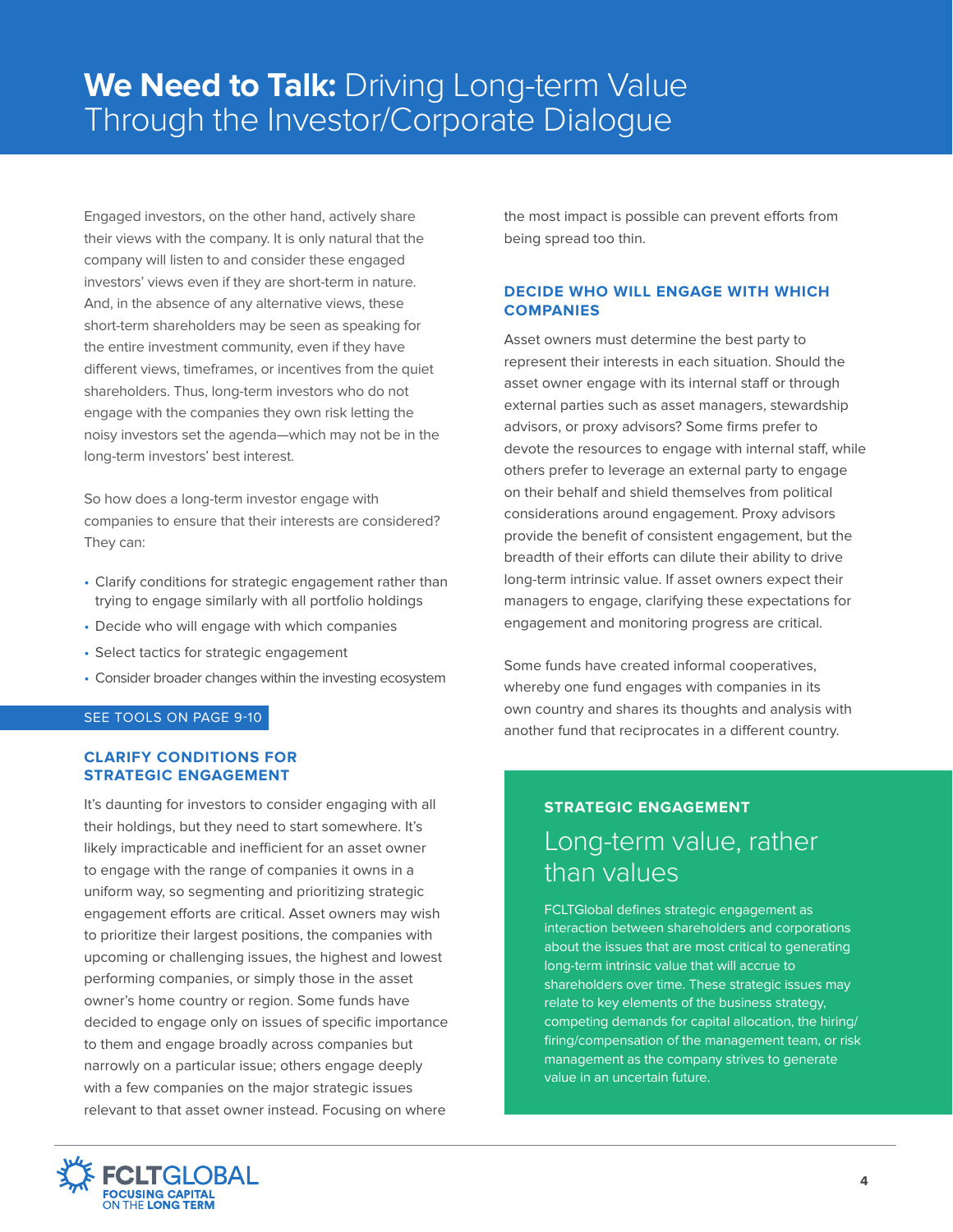Others create consortiums such as the Investor Forum in the UK, seeking to increase their weight through collective engagement.

In each of these cases, asset owner representatives must understand the business of the company being engaged, its long-term strategy, competitive environment, and potential threats. Additionally, coordinating this engagement among equity, fixed income, and environmental, social and governance (ESG) analysts within an organization is vital to sending a uniform message to corporate management teams.

#### **SELECT TACTICS FOR STRATEGIC ENGAGEMENT**

Strategic engagement goes well beyond voting proxies and is best viewed as a year-round activity. Strategic engagement can be as simple as a conversation between a knowledgeable investor and a company's senior management, or it can involve a range of tools in private and public.

Some asset owners host meetings with company executives or directors specifically to create an opportunity to provide feedback. Other investors write private letters to boards with specific feedback on the company's governance or strategy. Still others join investor meetings that are dedicated to long-term issues, distinct from more typical company meetings such as CECP's Strategic Investor Initiative.

Another tactic is for long-term shareholders to provide their investment thesis and analysis to the corporation. Most corporations typically see sell side or activist analysis but seldom benefit from the analysis of longterm shareholders.

The specific questions that long-term shareholders ask in interactions with companies affect management's thinking. One thought-provoking question suggested by working group participants is: "if you were a privatelyheld company, what would you be doing differently?" Ensuring that all members of an investment organization maintain a long-term focus in company interactions is critical to effective strategic engagement. We've heard too many stories about inexperienced analysts asking short-term questions just so that they can fill in the appropriate cell on their spreadsheets.

Long-term shareholders often ask questions in private meetings with the company, rather than on public investor calls. While it is understandable that a long-term shareholder who has a deep strategic question may prefer not to share it with their competitors or publicly telegraph their trading intentions during investor calls, having a longterm shareholder anchor the discussion to strategy can refocus these conversations on long-term opportunities.

Finally, some large investors are changing their investment structures, investing through private investments in public equity (PIPES) or other locked-up structures to deepen strategic engagement within the appropriate legal constraints.

### **CONSIDER BROADER CHANGES WITHIN THE INVESTING ECOSYSTEM**

Beyond the straightforward solutions discussed above, some asset owners and managers are considering more hands-on ways to improve the environment for strategic engagement.

First, in most private and family-held companies, the largest owners of the company serve as its board members. In publicly listed companies, major institutional shareholders typically hold the majority of the shares but do not serve on the board due to concerns around inside information. Activist investors, however, regularly propose directors for companies, gaining a voice for their priorities. Although long-term shareholders may not be able to serve on boards, there are opportunities for these shareholders to take an active role in nominating, training, or evaluating board directors on their long-term orientation. For example, in practical terms, investors might establish a consortium to assist with long-term director training, supplementing existing training platforms with an orientation toward building long-term intrinsic value, developing a roster of board candidates, or conducting independent due diligence on board directors.

Second, companies often do not know who the ultimate owner of their shares is, depending on the type of account or fund managing those shares. Long-term shareholders can ensure that the companies they own know their total positions across all of their portfolios as a basis for a strategic engagement.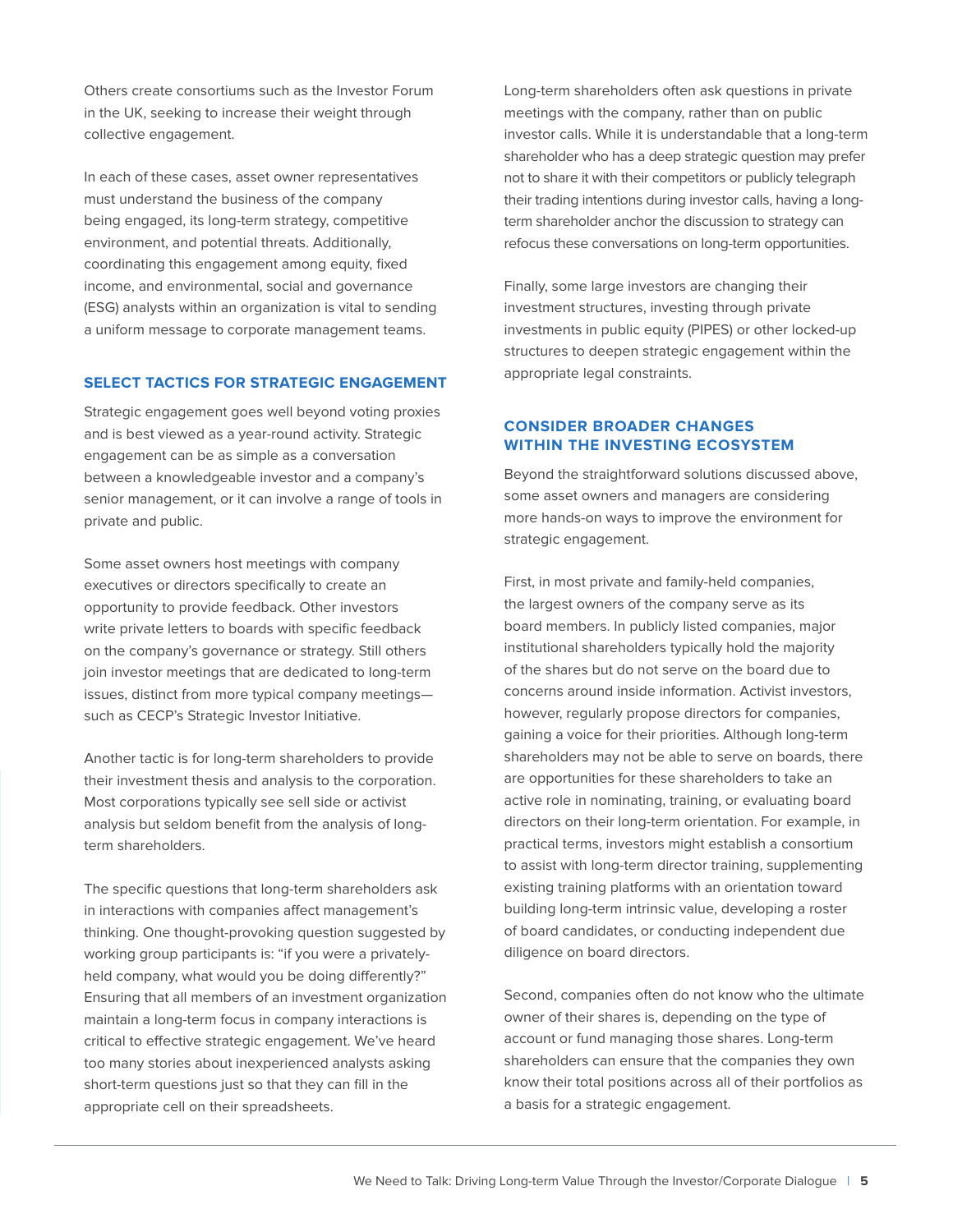Third, long-term shareholders who have not already done so can evaluate how they spend their research budget and ensure that they are not inadvertently funding short-term sell-side research that counteracts effective long-term strategic engagement. Instead, they can encourage and reward those sell-side analysts who broaden their analysis beyond short-term financials to the critical issues that drive long-term value creation. Similarly, investors can align their sell-side analyst ranking and voting in annual polls to better reward long-term analysts.

Finally, asset owners can consider how their activities in one part of the portfolio may be affecting their strategic engagement with companies in a different part of the portfolio. Two examples are share lending and investing with short-term activist funds. Such activities may be profitable on their own but may reduce aggregate portfolio returns by increasing downward pressure on long-term holdings or encouraging management teams to be more short-term.

#### **PRACTICAL CONSIDERATIONS FOR CORPORATIONS**

Companies tell us consistently that they would like to hear more from the quiet long-term shareholders. They are especially keen to build engagement when they are not in the midst of a crisis or activist intervention. So why do management teams find it difficult to have frank discussions with their key long-term shareholders? There can be legal and competitive reasons not to over-disclose, and short-term activity is often in the best interest of market participants such as the media, the sell side, and the exchanges. Some management teams are concerned about being boxed in by sharing their long-term plans, but the overwhelming sentiment of management teams who have successfully engaged with long-term shareholders is that investors understand that market conditions change and that companies may need to pivot. Investors clearly prefer understanding a long-term plan and changes to it over time rather than guessing in the face of opaque communications.

Companies that want to build these relationships focus on long-term strategy and long-term shareholders and avoid getting distracted by short-term market participants. Specifically, they:

- Emphasize the long-term strategy in all investor communications
- Focus investor relations activities on long-term shareholders
- Consider broadening their levers for strategic engagement beyond senior management

### **EMPHASIZE THE LONG-TERM STRATEGY IN ALL INVESTOR COMMUNICATIONS**

Starting every interaction with a review of the company's long-term strategic roadmap and tying the discussion of how the company has performed against back to that roadmap provides the basis for a strategic, long-term-oriented conversation. Key milestones serve as the inputs to a successful outcome; the financials over time reflect the outputs. Similarly, if the company needs to adjust its strategy because of changes in the marketplace, being able to discuss those changes in the context of a well-understood roadmap will make for a more productive conversation.

Companies that want to attract and retain long-term shareholders—and not attract short-term shareholders might start communications with a review of the longterm strategy, provide an update on recent performance, then recognize long-term risks or uncertainties to frame the conversation around key long-term issues.

As discussed in the FCLTGlobal publication "Quarterly Guidance: A Relic of the Past," most companies no longer provide quarterly guidance; the evidence is clear that providing short-term metrics attracts short-term investors.

Finally, academic studies show that many companies' management statements contain even more short-term language than their investor Q&A sessions. Companies may want to analyze their own language in these

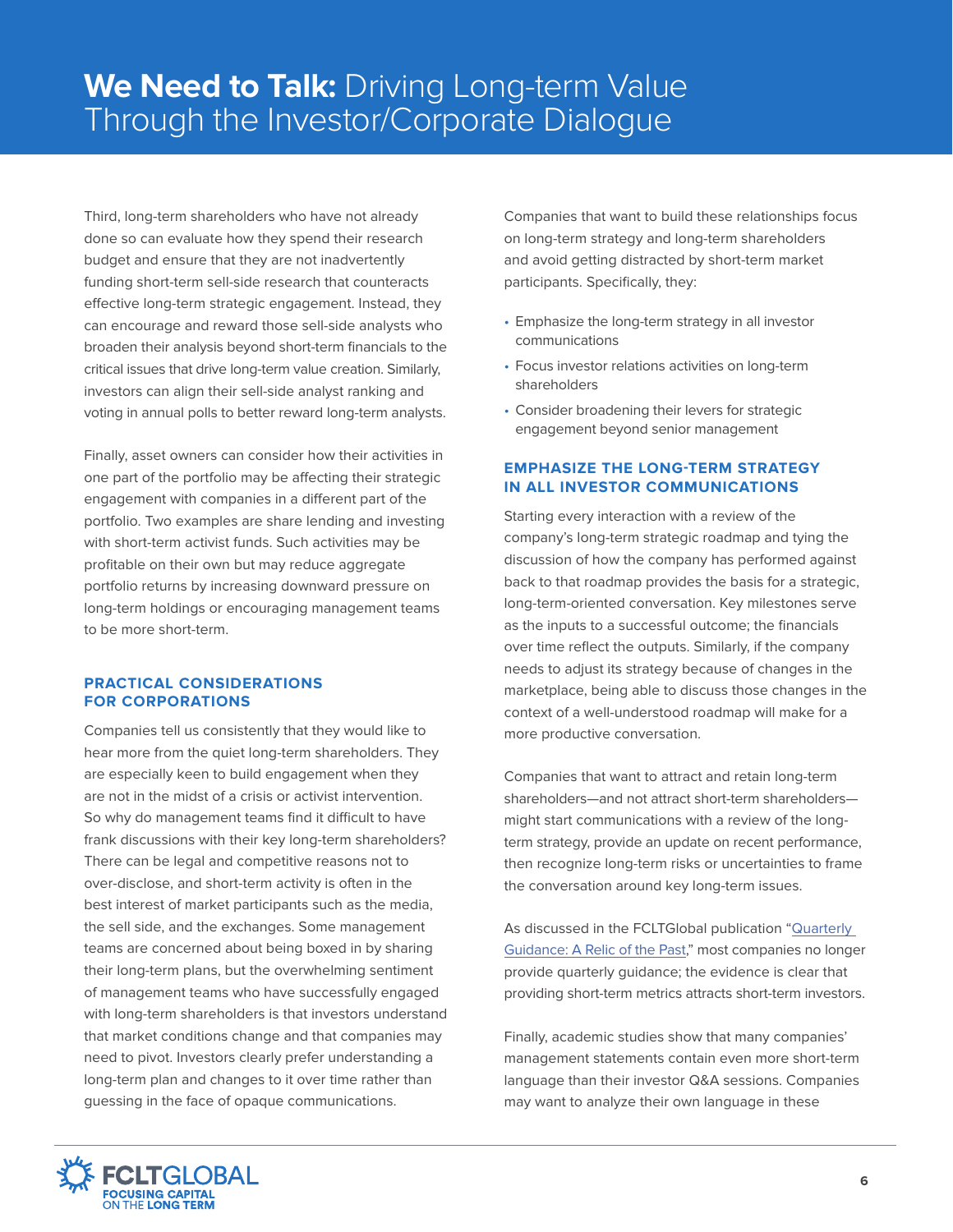statements and in their other publications to ensure that they are framing the discussions with long-term language to encourage a strategic dialogue and attract long-term shareholders.

### **FOCUS INVESTOR RELATIONS ACTIVITIES ON LONG-TERM SHAREHOLDERS**

**Distinguishing** among the various types of stakeholders who are interested in the performance of a company is a critical step for many management teams. There are fundamental distinctions within the investment community—a term that often encompasses long-term shareholders, short-term shareholders, prospective investors, sell-side analysts, and the financial media—in terms of duties owed, incentives, and timeframes. Even among long-term shareholders, investment strategies can vary dramatically among indexed holders, valueoriented investors, and growth-oriented investors.

Understanding who holds their stock—in what size, in which type of investment strategy, and for what holding period—forms a basis for beginning strategic engagement. Furthermore, analyzing the trading patterns of the short-term shareholders, high-frequency traders, insiders, retail shareholders, and long-term institutional shareholders can help management parse stock price fluctuations that are technically, rather than fundamentally, driven. This parsing helps both investors and the company disregard temporary technical fluctuations and remain focused on the long term.

Senior management's time is one of a company's most valuable resources. Armed with a clear understanding of their shareholder composition, senior management can focus their time on those shareholders it would like to keep or attract. One suggestion from our working groups is to have the CEO engage directly with the top 20 long-term shareholders, rather than participate in quarterly calls, with the clear expectation that the investor will be represented by decision-makers who understand the company, such as senior portfolio managers or analysts.

Another approach is to release the full quarterly report and detailed discussion (the commentary typically contained in the prepared remarks) in advance of the quarterly call, then simply host a public Q&A session.

This session may be moderated to allow for more time to answer long-term strategic questions in a public forum, rather than review short-term metrics. While there may be resistance from short-term or non-shareholders, a company's management team has the discretion to focus on what is best for the company in the long term, instead of responding to the "noise" of the investment community.

Given the changes brought about by MiFID II, companies are reconsidering their historical reliance on the sell side to communicate with shareholders. Some corporations are using annual general meetings or general assemblies of shareholders to explain the company's long-term strategy and approach to stewardship to their shareholders. Others are hosting contiguous meetings with board members or division heads for long-term shareholders to both encourage them to attend the annual general meeting itself and to foster a strategic dialogue with them.

Some companies host annual direct investor days targeted to potential and current shareholders to share long-term strategy and solicit strategic feedback from them. In fact, a number of our members have commented that these forums get away from the "speed-dating" of the typical sell-side-hosted conference. Questions that one company likes to ask their long-term shareholders include, "what do you think we could do better?" and "what is our competition doing that we aren't doing?" There is a range of opinions on how well equipped many investors are to offer feedback, but companies tend to know which investors are insightful.

Other companies are carefully delineating between the buy side and sell side in investor calls or company meetings. On their calls, one company allocates 30 minutes to buy-side questions, and 15 minutes to sellside questions. Others queue up questions in order of holding period of the stock or engage their CEO and CFO only with the buy side, letting the investor relations professional answer any remaining sell-side or media questions. Similarly, in company meetings, many long-term investors ask the sell-side representatives to wait outside to ensure an open dialogue between shareholders and the company.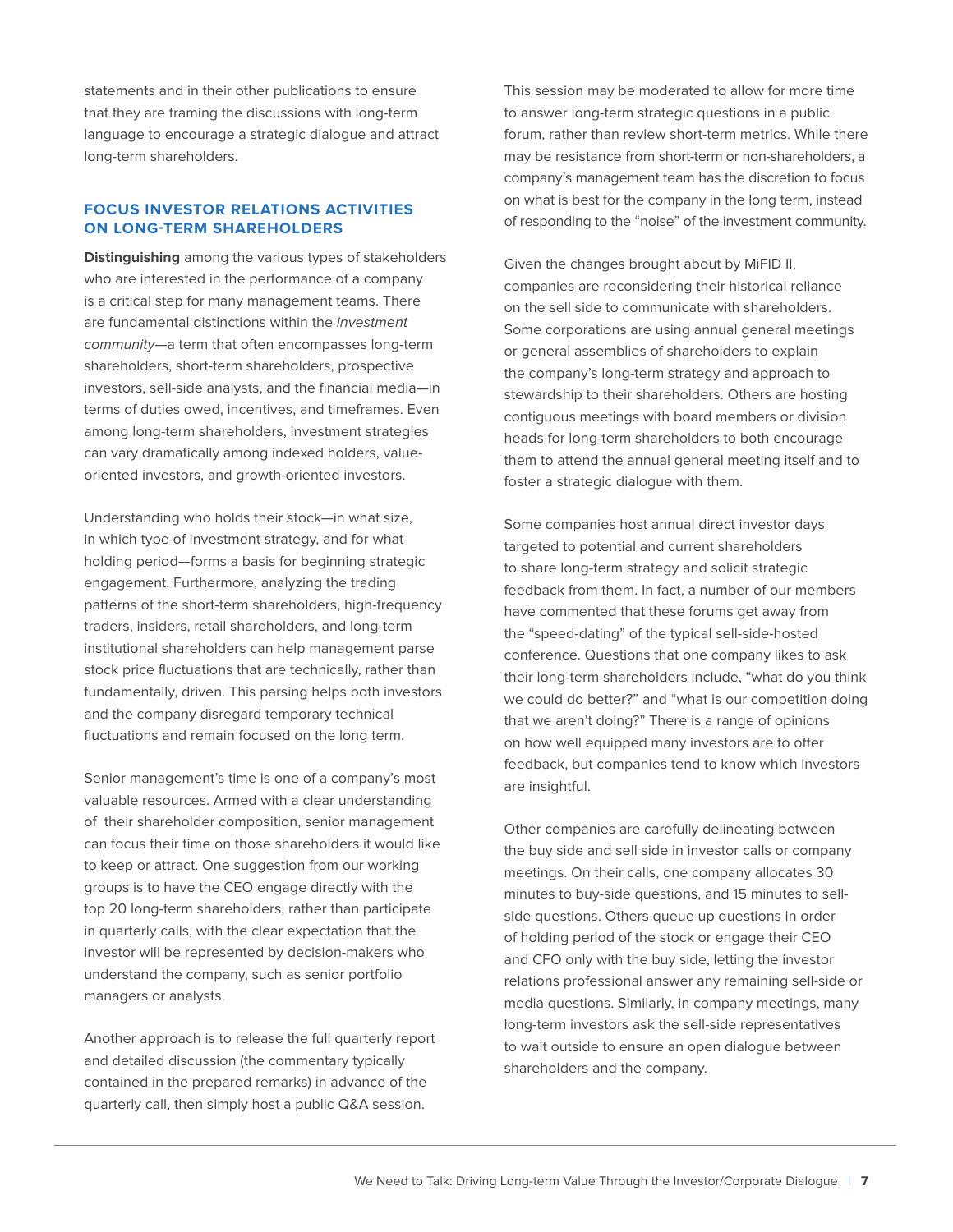Lastly, companies are rewarding investor relations professionals for attracting and retaining the long-term shareholders that the company really wants. Investor relations professionals will then be motivated to guide their management teams to allocate more time to long-term shareholders. A common refrain we hear is that "companies get the shareholders they deserve," and focusing investor relations activities on long-term shareholders can shape that roster.

#### **CONSIDER BROADENING LEVERS FOR STRATEGIC ENGAGEMENT BEYOND SENIOR MANAGEMENT**

Some management teams are sharing the responsibility to engage with long-term shareholders by designating a director to lead the investor dialogue from the board level, such as the board chair, lead independent director, or chair of a shareholder relations committee. While some are concerned that a board member could "go off script" or get tripped up on details, others argue that having the board member provide "context rather than content" is valuable for both the shareholder and the company.

Other management teams are ensuring that their board members are well informed on the composition of their shareholder base and understand the importance of strategic dialogue with long-term shareholders. Simply

reminding them of the size and importance of these longterm shareholders can counteract short-term pressures. Engaging the board in strategic dialogue with long-term shareholders can have the additional benefit of reminding board members to maintain a longer-term orientation.

Many large companies are asset owners themselves through their corporate pension plans. Companies can ensure that their pension plans are engaging with the companies they own with the same orientation they seek in the company's shareholders, modeling and encouraging long-term thinking in these conversations.

Engagement often begins at home, and some companies are analyzing internal employee engagement metrics as well as ratings on Glass Door and similar platforms. Naturally, there are many shortterm market pressures that act as impediments to strategic engagement with long-term shareholders. Companies can analyze their own media strategy, its effect on engagement, and their listing venues or exchanges and encourage the investment community to support long-term thinking.

#### **SUMMARY**

Strategic engagement is a powerful way for investors and companies to better understand one another and drive longterm value creation. FCLTGlobal Idea Exchanges encourage long-term asset owners, asset managers, and corporations to consider how these and other tools may provide mechanisms to build long-term strategic engagement.

We welcome your experiences, perspectives, and feedback at research@fcltglobal.org.

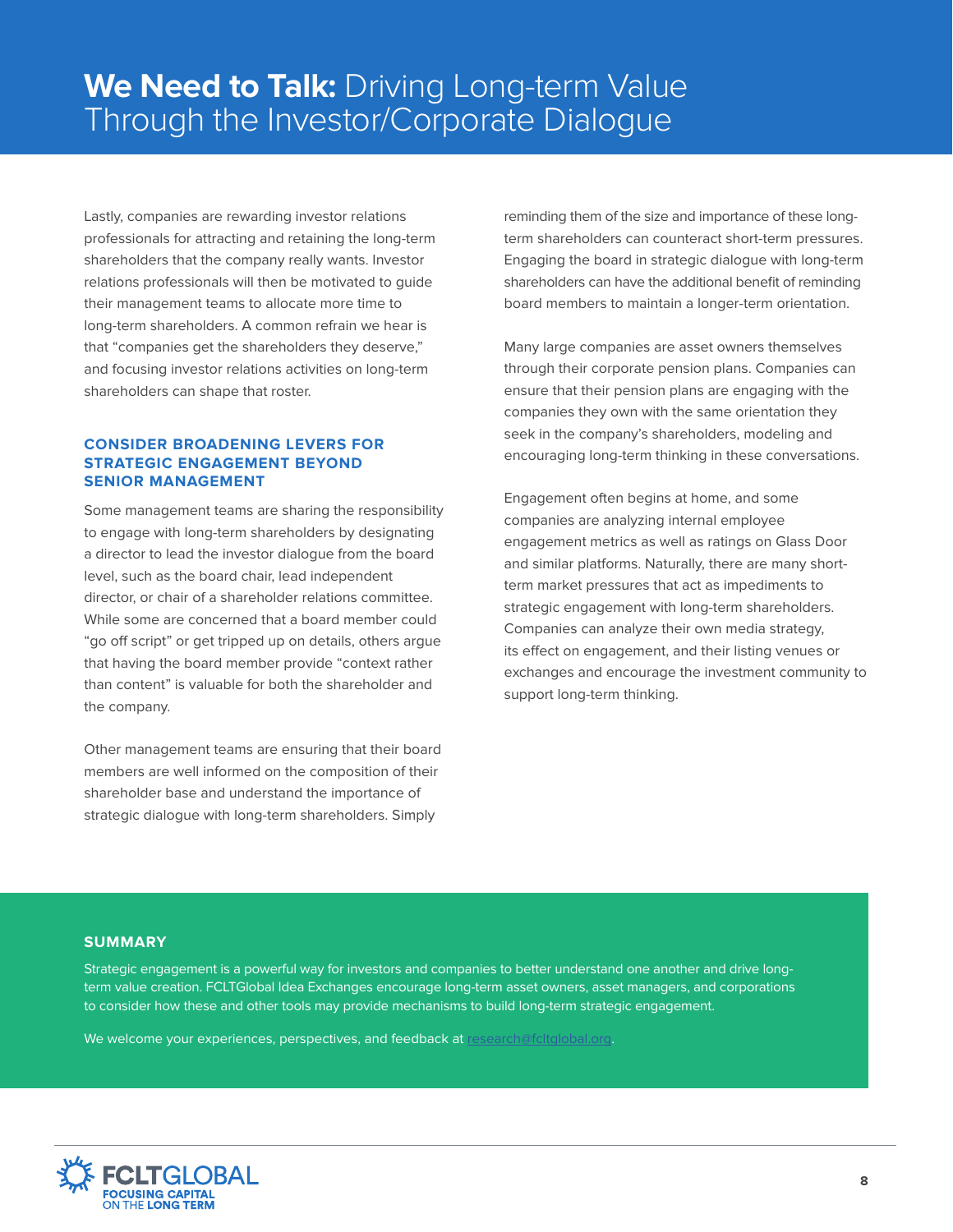### POTENTIAL TOOLS FOR Strategic Engagement



### ASSET OWNERS AND MANAGERS



### **Clarify conditions for strategic engagement**

Options include:

- Largest holdings
- Time-sensitive or challenging actions
- Home country or region
- Specific issues of importance to the asset owner or asset manager



### **Decide who will engage with which companies**

- Build internal capacity for engagement directly
- Delegate strategic engagement to asset managers and explicitly incorporate responsibility for strategic engagement into manager mandates
- Direct proxy advisors to create long-term voting models and engagement strategies
- Create or join a consortium for collective engagement
- Collaborate with like-minded investors in other regions to cover the globe
- Ensure discussion at company meetings is focused on the long-term strategy and that messages from equity, fixed income and ESG analysts are coordinated



### **Select tactics for strategic engagement**

- Host executive- or board-level meetings specifically to provide feedback to companies
- Share investment thesis and analysis with companies
- Provide feedback to board via private letters
- Build or join consortium for parallel meetings for long-term dialogue outside of investor meetings
- Consider asking long-term questions on open investor calls to encourage management to emphasize long-term issues
- Use non-disclosure agreements or invest through PIPES or other locked-up structures to improve access and dialogue

#### **Consider broader changes within investing ecosystem**

- Nominate or propose board directors
- Provide long-term training or certification for board director candidates
- Disclose significant holdings to investee companies to open dialogue
- Compensate sell-side research only for long-term analysis
- Examine share lending practices
- Reconsider investing with or coordinating with short-term or activist funds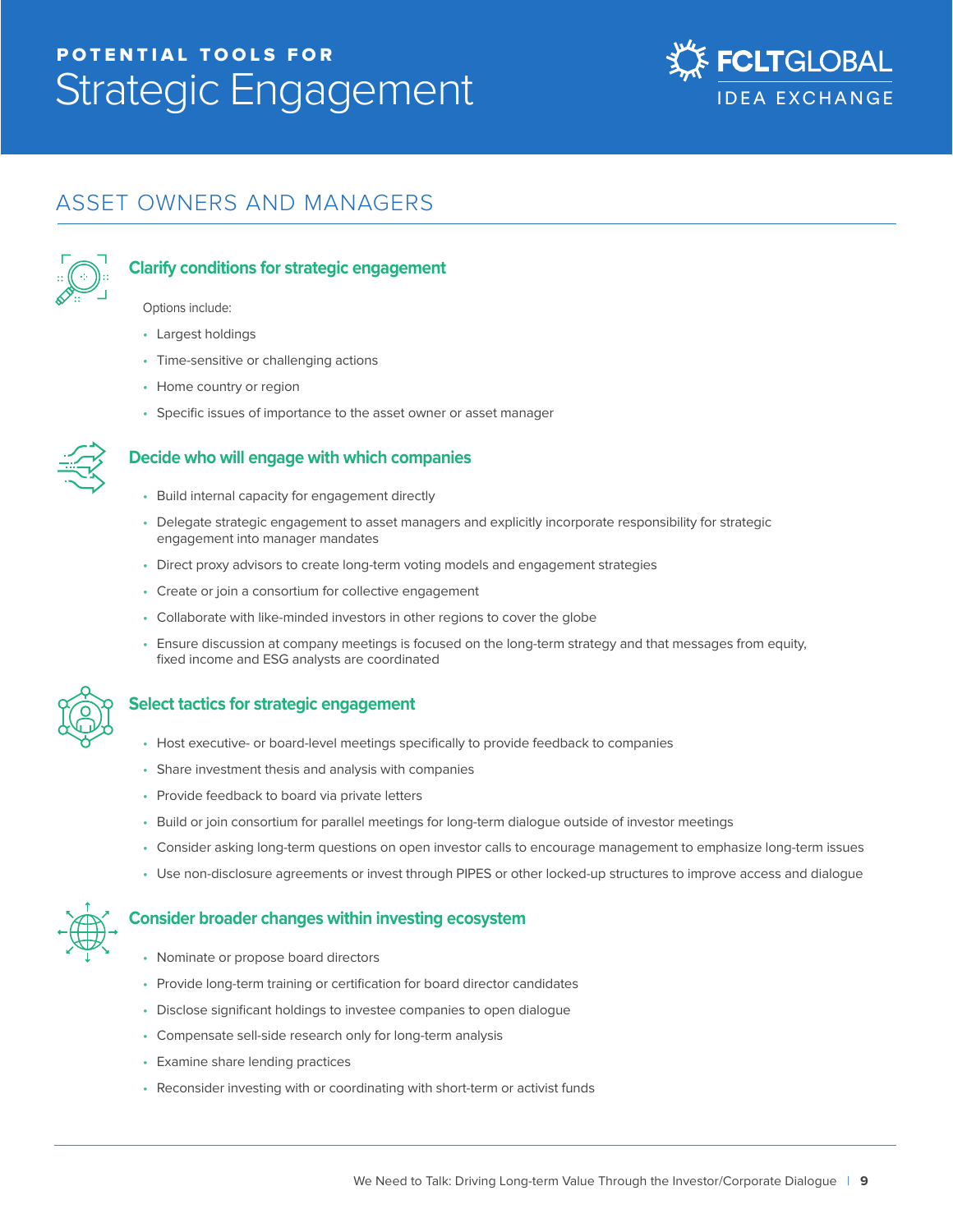## POTENTIAL TOOLS FOR Strategic Engagement



### CORPORATIONS



### **Emphasize the long-term strategy in all investor communications**

- Clearly articulate long-term strategic roadmap with milestones
- Emphasize long-term metrics in investor calls
- Eliminate quarterly EPS or similar short-term guidance



### **Focus investor relations activities on long-term shareholders**

- Analyze shareholder base by size, investment strategy, and holding period
- Distill short-term fluctuations from longer-term trading patterns
- Within the investment community, reallocate senior management time toward long-term shareholders
- Refocus Annual General Meeting or contiguous meeting on long-term shareholders and strategy
- Host direct investor days instead of participating in short-term oriented sell-side forums
- Delineate buy-side and sell-side discussions
- Reward investor relations professionals for focus on long-term shareholders, rather than for activity more broadly



### **Consider broadening levers for strategic engagement beyond senior management**

- Designate director for strategic dialogue with long-term shareholders
- Ensure that board members understand the composition and role of long-term shareholders
- Consider engagement of corporation's own pension plan
- Analyze internal and external employee engagement metrics
- Assess media strategy's influence on long-term shareholders
- Consider the impact of exchanges on long-term strategic engagement

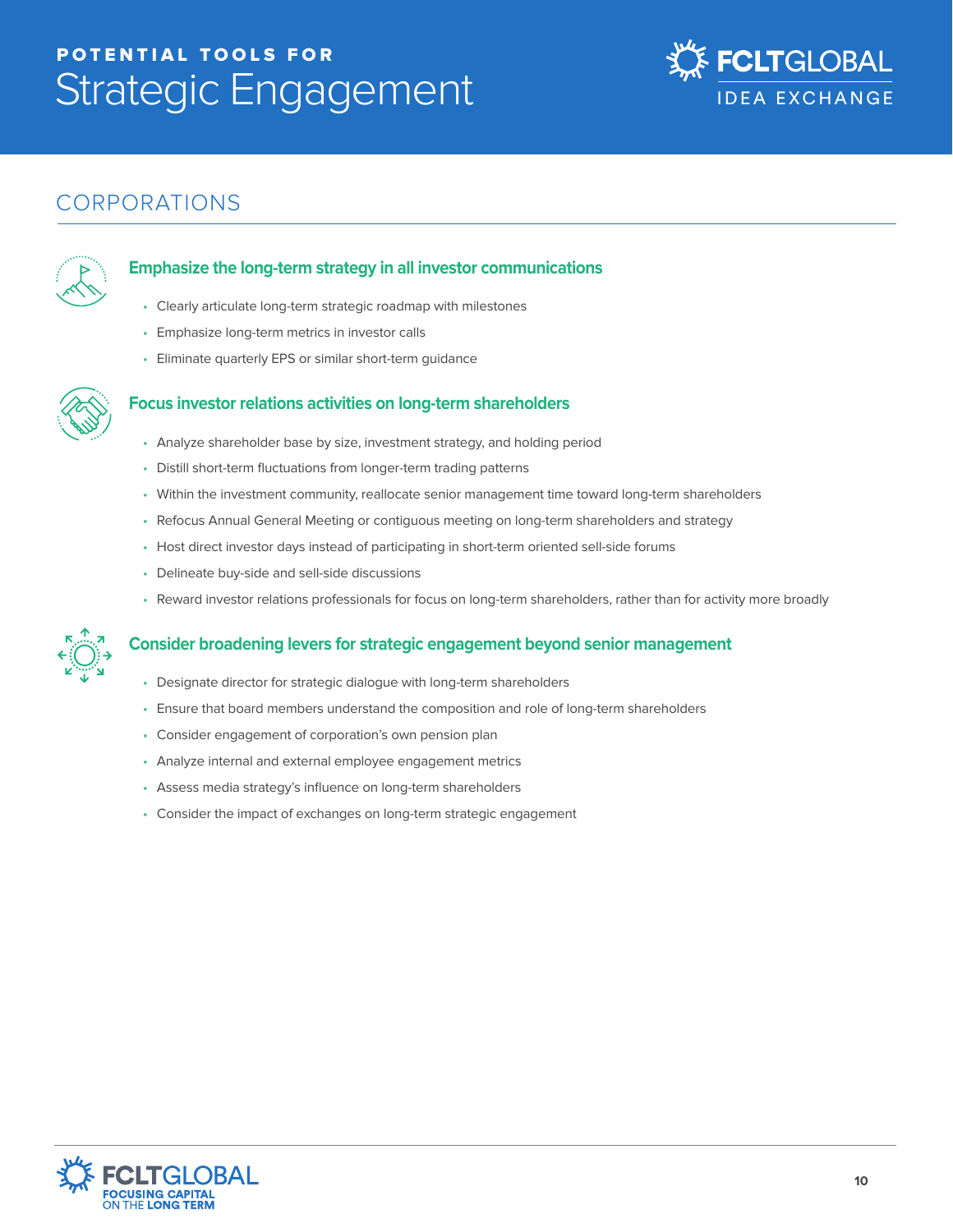### Further Reading

Our research applies many concepts framed in others' research and expertise, particularly:

Barton, D., and M. Wiseman. "Focusing Capital on the Long Term," Harvard Business Review, 2014: https://hbr.org/2014/01/focusing-capital-on-the-long-term

Brewster, D. "Changing the Conversation from Short-Term to Long-Term Value," CECP, 2017: http://cecp.co/changing-the-conversation-from-shortterm-to-long-term-value/

Brochet, F., M. Loumioti, and G. Serafeim ."Short-Termism: Don't Blame The Investors," Harvard Business Review, 2012:

https://hbr.org/2012/06/short-termism-dont-blame-investors

Brochet, F., M. Loumioti, and G. Serafeim. "Speaking of the Short-Term: Disclosure Horizon and Managerial Myopia," 2012:

https://papers.ssrn.com/sol3/papers.cfm?abstract\_ id=1999484

Fink, L. "Larry Fink's Annual Letter to CEOs: A Sense of Purpose," BlackRock, 2018: https://www.blackrock.com/corporate/investor-relations/ larry-fink-ceo-letter

Goodwin, S. "Management Practices in an Age of Engaged Investors," 2017: https://papers.ssrn.com/sol3/papers.cfm?abstract\_id=3045411

Junkin, A. "Update to The 'CalPERS Effect' on Targeted Company Share Prices," CalPERS and Wilshire, 2013: https://www.calpers.ca.gov/docs/boardagendas/201505/invest/item08a-03.pdf

McNabb, W. "Getting to Know You: The Case for Significant Shareholder Engagement," Harvard Law School—Forum on Corporate Governance and Financial Regulation, 2014: https://corpgov.law.harvard.edu/2015/06/24/getting-toknow-you-the-case-for-significant-shareholder-engagement/ "Straight Talk for the Long Term," Focusing Capital on the Long Term, 2015: https://www.fcltglobal.org/docs/default-source/defaultdocument-library/straight-talk-for-the-long-term\_ summary-vfo2263494db5326c50be1cff0000423a91. pdf?sfvrsn=5651258c\_2

Tarditi, A., and B. House. "The Future of Investing Is Here—How Institutional Investors Are Responding," World Economic Forum, 2015: https://www.weforum.org/agenda/2015/11/the-futureof-investing-is-here-how-institutional-investors-areresponding

Wachtell, Lipton, Rosen, and Katz. "The New Paradigm: A Roadmap for an Implicit Corporate Governance Partnership Between Corporations and Investors to Achieve Sustainable Long-Term Investment and Growth", Harvard Law School—Forum on Corporate Governance and Financial Regulation, 2017: https://corpgov.law.harvard.edu/2017/01/11/corporategovernance-the-new-paradigm/

> A new series from FCLTGlobal, the Idea Exchange, is a collection of tools and opinions designed to spur discussion on how investors and business leaders can drive greater long-term behaviors.

> These Idea Exchange Reports complement our periodic whitepapers and aim to serve as conversation starters around long-term approaches across the global business community.

Our goal is for this series to produce a true exchange: we encourage you to share your perspectives and first-hand experiences to contribute to innovative, practical research. Reach us at research@fcltglobal.org.